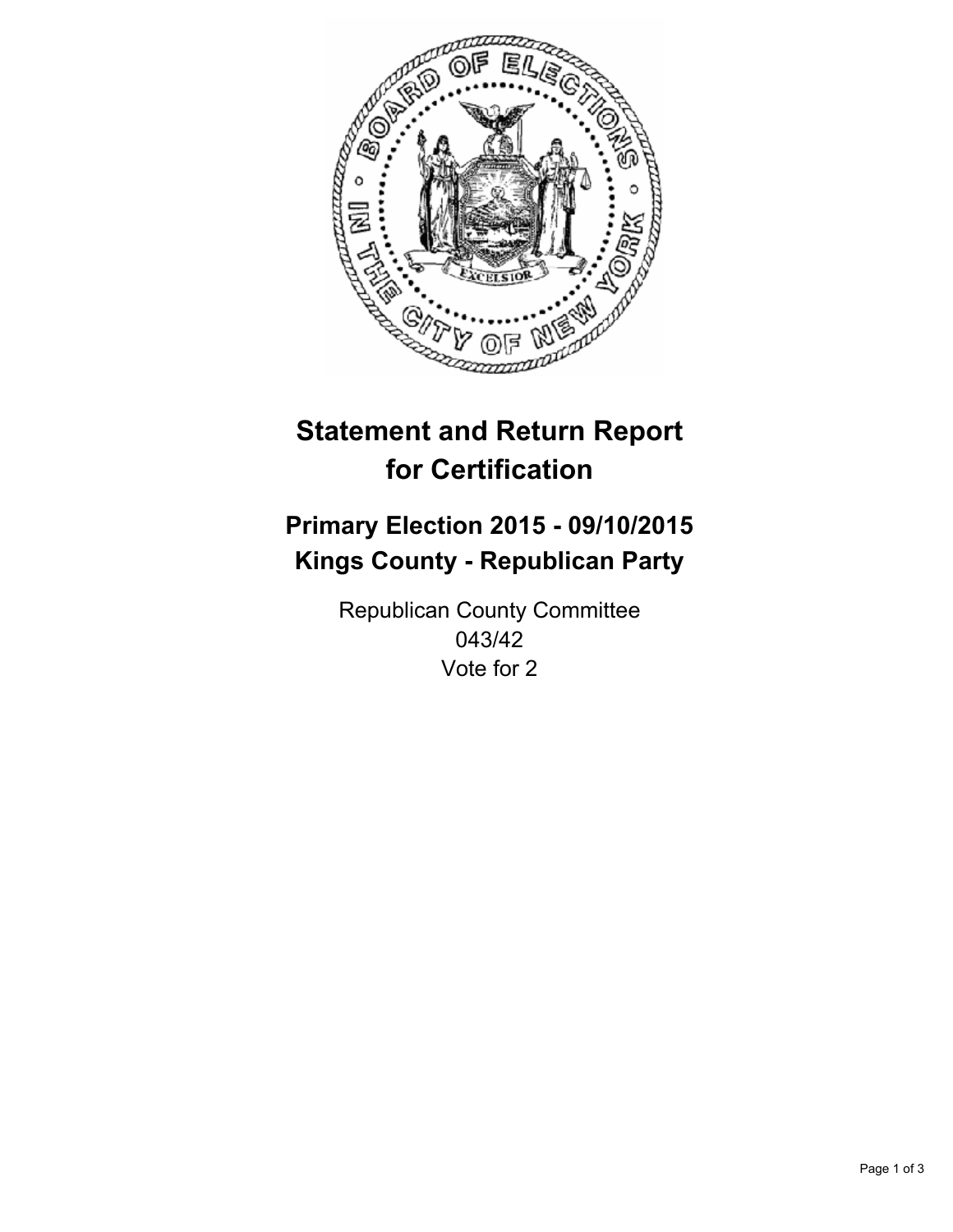

#### **Assembly District 42**

| PUBLIC COUNTER                                           | 0        |
|----------------------------------------------------------|----------|
| ABSENTEE/MILITARY                                        | 0        |
| AFFIDAVIT                                                | 0        |
| <b>Total Ballots</b>                                     | 0        |
| Less - Inapplicable Federal/Special Presidential Ballots | 0        |
| <b>Total Applicable Ballots</b>                          | 0        |
| <b>TRICHANNA THOMPSON</b>                                | 0        |
| ROBERT HOFFMAN                                           | $\Omega$ |
| MD MASBAH U. AHMED                                       | $\Omega$ |
| <b>Total Votes</b>                                       | 0        |